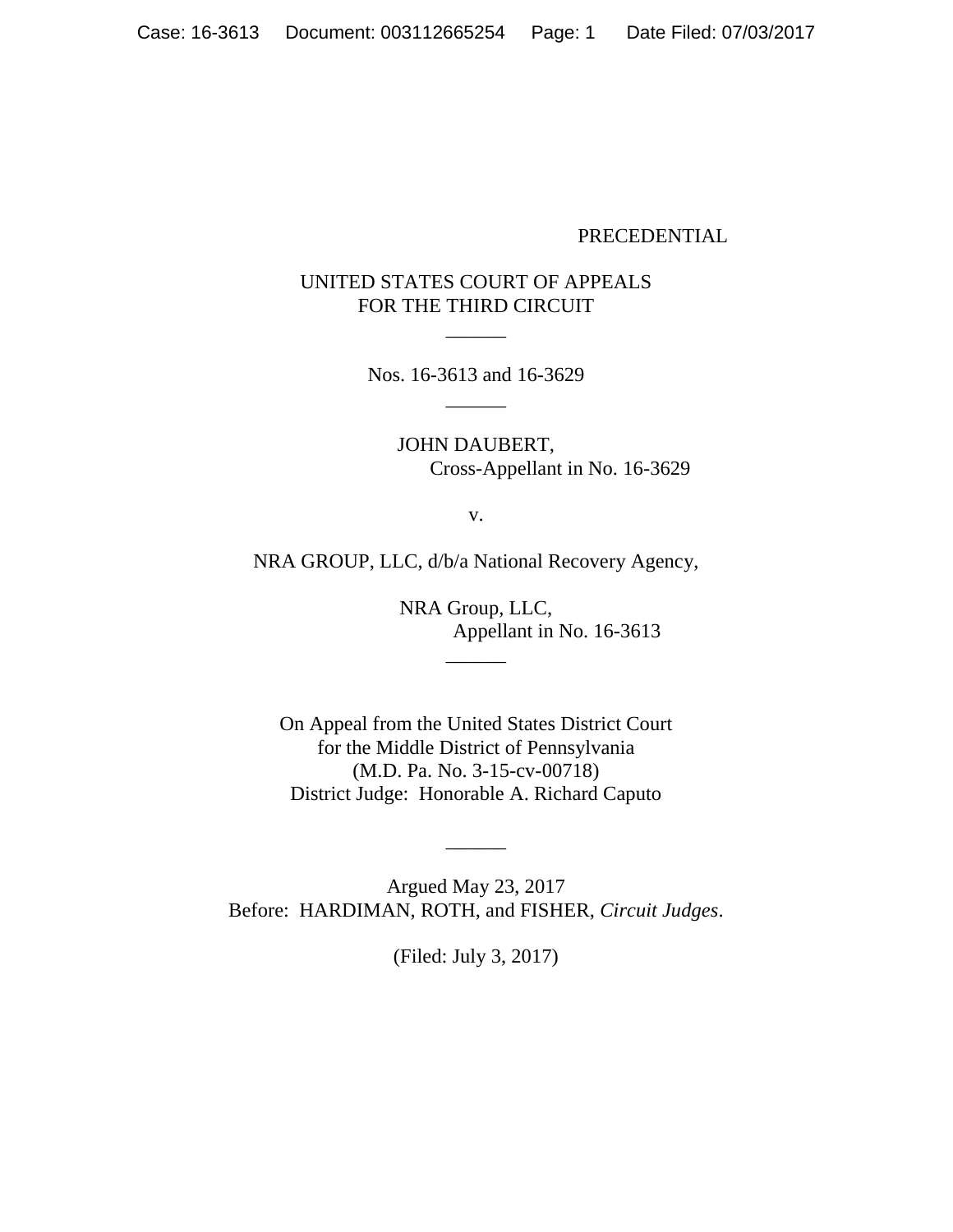Richard J. Perr [ARGUED] Fineman Krekstein & Harris Ten Penn Center 1801 Market Street, Suite 1100 Philadelphia, PA 19103

Brett M. Freeman Carlo Sabatini [ARGUED] Sabatini Law Firm 216 North Blakely Street Dunmore, PA 18512

## OPINION OF THE COURT  $\overline{\phantom{a}}$

 $\overline{\phantom{a}}$ 

#### FISHER, *Circuit Judge*.

This case — involving tens of thousands of dollars in statutory damages, half a jury trial, and cross-appeals — stems from a debt collector's pursuit of \$25 in unpaid medical bills. John Daubert won summary judgment on his Telephone Consumer Protection Act (TCPA) claim against NRA Group, LLC but he lost at trial on his Fair Debt Collection Practices Act (FDCPA) claim. NRA appeals. Daubert cross-appeals. We'll affirm on the TCPA claim but reverse and remand on the FDCPA claim.

#### **I**

It started with lower-back pain. Daubert went to Wilkes-Barre General Hospital for treatment. The Hospital's radiology department, operated by Radiology Associates of Wyoming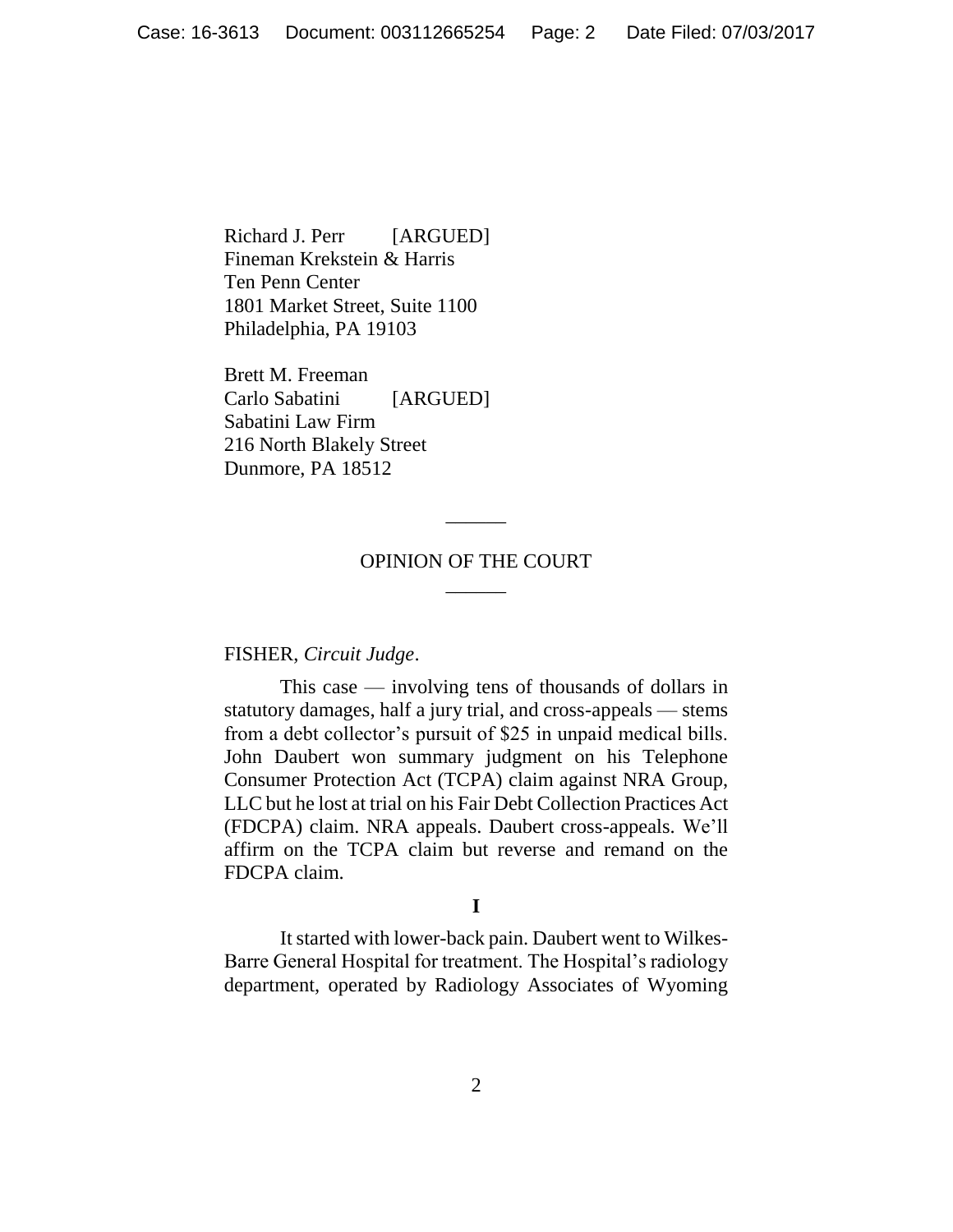Valley, x-rayed him. His bill was \$46. Radiology Associates forwarded his medical report and cellphone number to the company that billed its patients, Medical Billing Management Services, or MBMS. Daubert's health-insurer contributed \$21, so Daubert was responsible for the remaining \$25. He apparently didn't pay (it's unclear why). So MBMS transferred his account to a debt collector, NRA, passing along Daubert's cell number.

NRA attempted to collect the \$25 that Daubert owed Radiology Associates in two ways. First, it sent him a collection letter through an independent vendor. Visible through glassine windows on the envelope were — Daubert alleged — the bare sequence of letters and numbers NRA used to keep track of Daubert's collection account in its system and — undisputedly — a barcode that, when scanned by the appropriate reader, revealed that account number. Second, NRA called Daubert sixty-nine times in ten months. He answered just once. Each call was made using a Mercury Predictive Dialer. Calls were made according to campaigns created by Charlene Sarver, NRA's collections director. Campaigns used preselected criteria to pick the accounts and phone numbers the Dialer could access.

Daubert sued NRA in Pennsylvania state court. He alleged violations of the FDCPA, 15 U.S.C. § 1692 *et seq.* The bare account number and barcode on the collection letter's envelope, he claimed, could've revealed his private information. NRA removed the case to the District Court and filed an answer pressing a "bona fide error" defense to Daubert's FDCPA claim. *See* 15 U.S.C. § 1692k(c).

A month before discovery's end Daubert filed a motion to amend his complaint. Based on the sixty-nine calls he received and the Dialer's automation he wanted to allege a violation of the TCPA, 47 U.S.C. § 227. NRA opposed the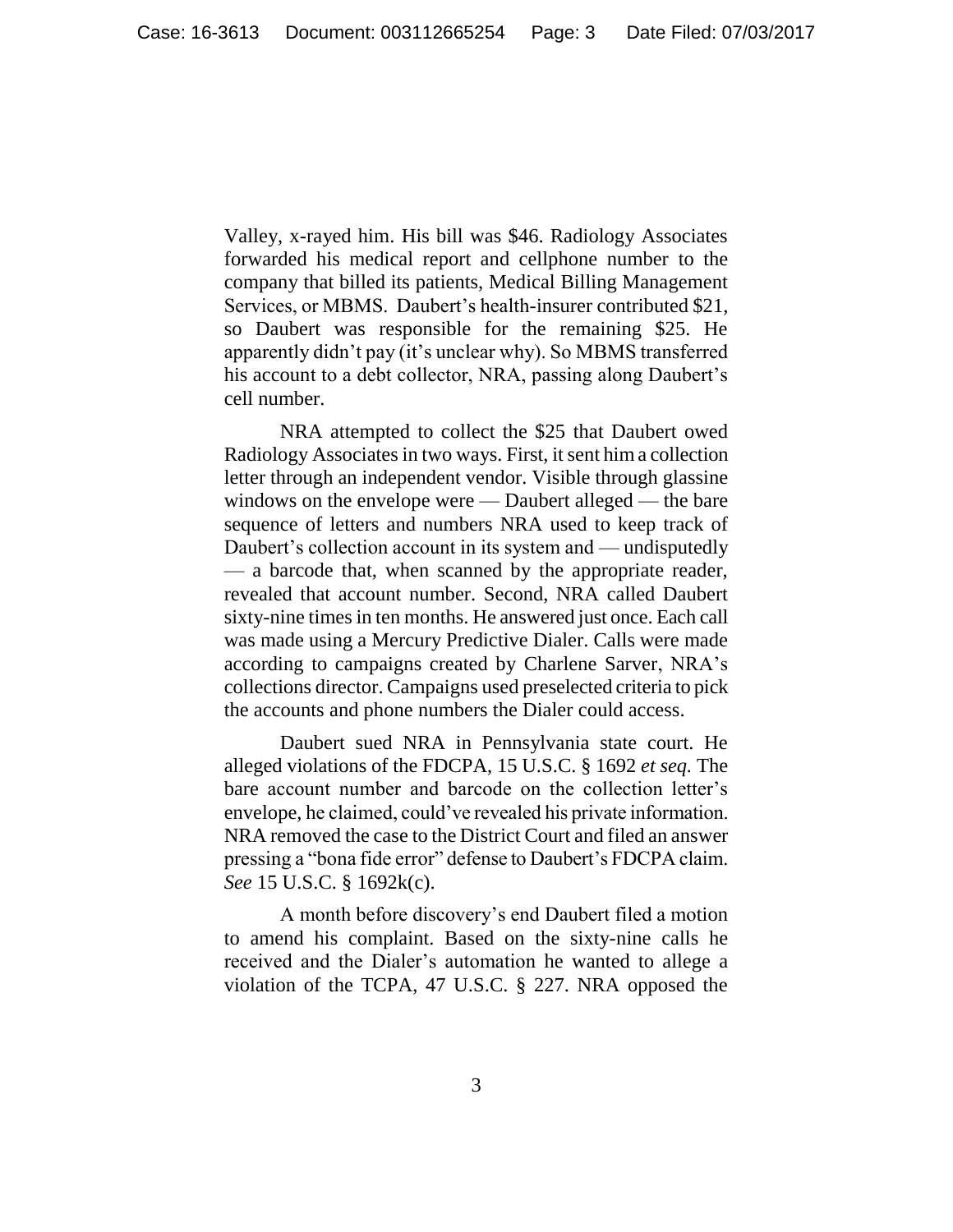motion but the District Court granted it. So NRA amended its answer adding a "prior express consent" defense to Daubert's new TCPA claim. *See id.* § 227(b)(1)(A)(iii).

Daubert served NRA with a deposition notice under Federal Rule of Civil Procedure 30(b)(6). It was delivered two weeks before the deposition was to occur. It said NRA was to pick a witness ready to testify on its behalf about things germane to Daubert's FDCPA and TCPA claims. For his TCPA claim Daubert wanted information about any automated dialing system NRA used to call third parties.

NRA designated Anita Schaar, director of payment processing, as its 30(b)(6) witness. At her deposition she was asked, "Are you able to testify about all the information known or readily available to NRA Group, LLC about [the] topics [in the  $30(b)(6)$  notice]?," to which she responded, "Yes." J.A. 153. She was asked, "Is there anything you think you could have done to have prepared more for today's deposition?" J.A. 154. She said, "No, I don't think so," but mentioned she could've spoken to her coworker Charlene Sarver who "might" have had "more technical information" about the Dialer than she. J.A. 155. Schaar went on to explain how NRA's employees only generate calling campaigns. The Dialer, she said, is otherwise fully automated:

- Q. . . . So how is a phone call placed through the dialer system?
- A. There is a campaign created.
- Q. And this is the type of campaign that Charlene [Sarver] would create?
- A. Yes . . . .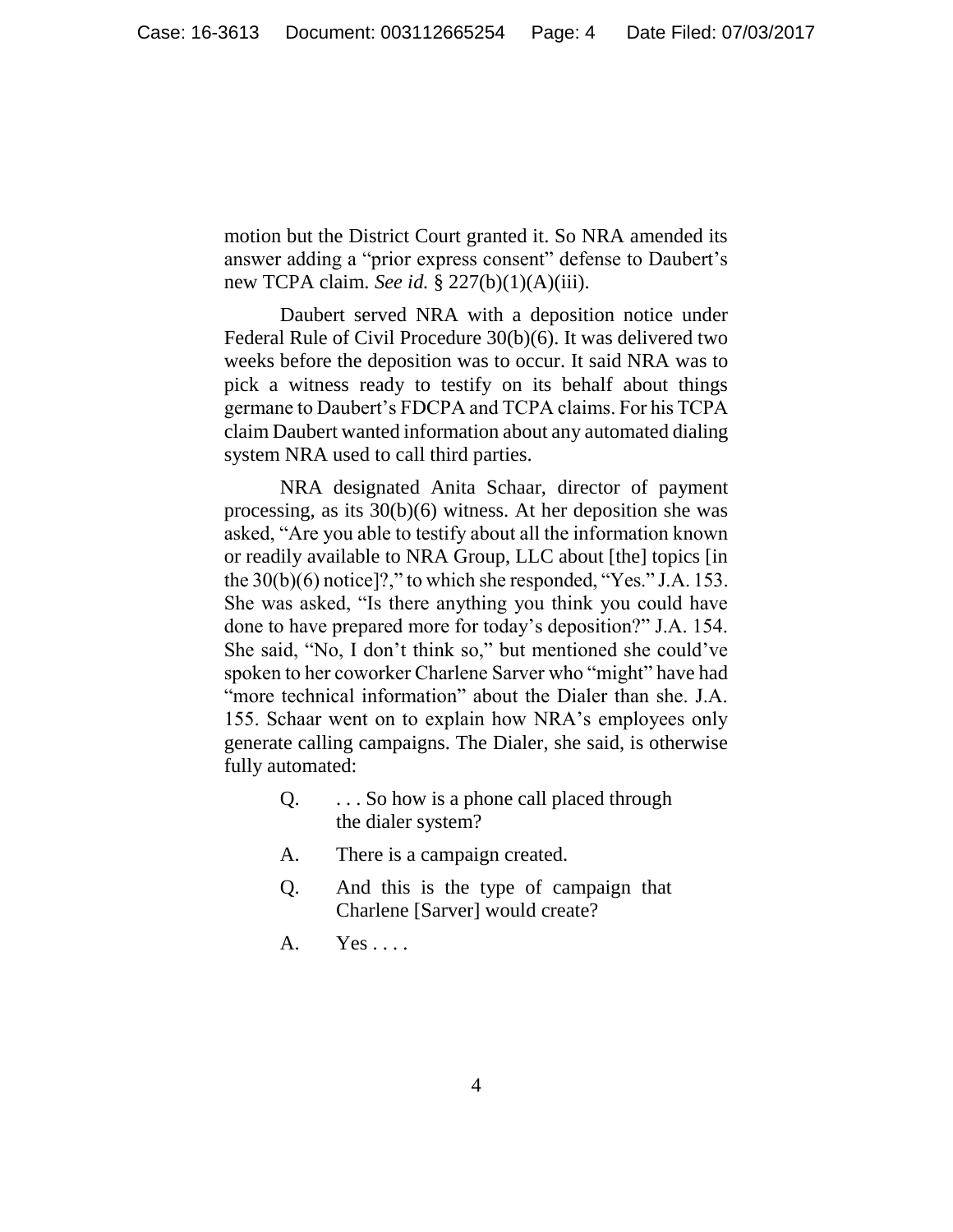- Q. Is a human being involved in the placement of any phone calls made on the dialer, with the exception of creating a campaign?
- A.  $I I$  don't know. I don't think there's any other way to — no. The dialer does the dialing.
- Q. Okay. So a human being selects the campaign criteria but then the dialer actually places the phone call?
- A. Correct.
- Q. Okay. When does an employee of NRA first get involved in a phone call that's been placed?
- A. When someone answers the phone ....
- Q.  $\ldots$  If a phone call is not answered by a debtor, is an NRA employee ever involved in that phone call?
- A. No.
- J.A. 198–99, 206–207.

When discovery closed Daubert asked for summary judgment on his FDCPA and TCPA claims. For his TCPA claim he cited, among other things, Schaar's 30(b)(6) testimony and his own affidavit saying he "never provided" Radiology Associates or NRA his cell number or "permission" to call his cell number. J.A. 137–38.

In opposing Daubert's summary-judgment motion NRA submitted an affidavit it didn't produce during discovery. It was from Charlene Sarver. There Sarver contradicted Schaar's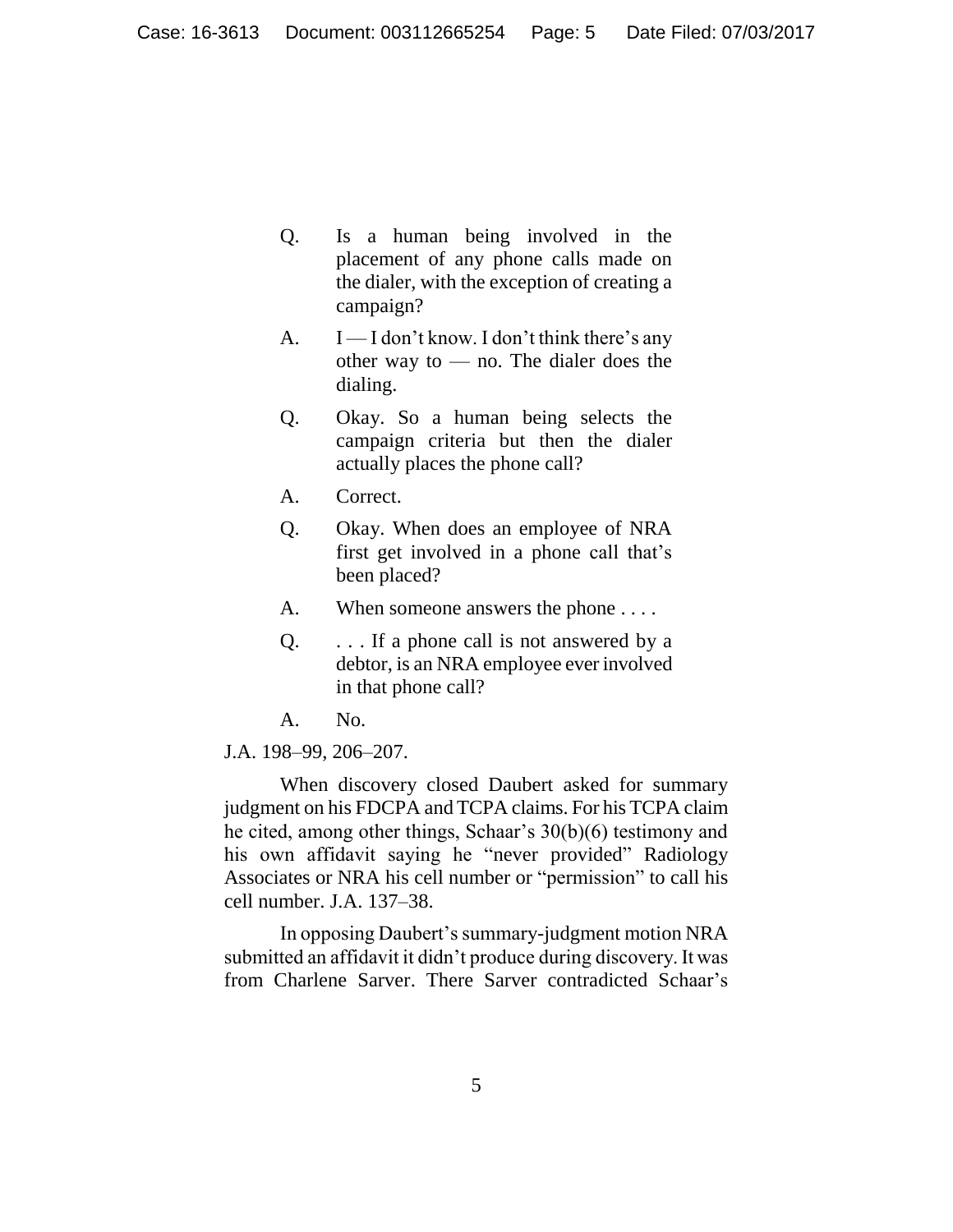30(b)(6) testimony. The Dialer can't make phone calls without "human intervention," she said, as a person must first "hit the 'F4' key on a keyboard." J.A. 380. Doing so triggers the Dialer, she claimed, causing it to "go through the accounts" stored in NRA's system to select one meeting a campaign's criteria. *Id.* "Without a collector hitting the 'F4'" key, she swore, the Dialer "cannot make a phone call." *Id.*

The District Court granted Daubert summary judgment on his TCPA claim. Relying in part on Schaar's 30(b)(6) testimony the court found no genuine dispute that NRA violated the TCPA by autodialing Daubert's cellphone sixty-nine times without his prior express consent. Applying the sham-affidavit doctrine the court declined to consider Sarver's contradictory affidavit, binding NRA to Schaar's 30(b)(6) testimony. Daubert was owed \$500 in statutory damages for each TCPA violation (\$500 × 69 calls = \$34,500). *See* 47 U.S.C. § 227(c)(5)(B).

The court, however, denied Daubert summary judgment on his FDCPA claim. It held that while the barcode undisputedly visible through the envelope violated the FDCPA, a reasonable jury could conclude that NRA relied in good faith on two federal district court decisions deeming similar barcodes legal under the FDCPA. So a genuine, material factual dispute existed on whether NRA's FDCPA violation was "not intentional and resulted from a bona fide error notwithstanding the maintenance of procedures reasonably adapted to avoid" it. 15 U.S.C. § 1692k(c). A jury trial was scheduled to resolve that dispute.

At trial NRA moved for judgment as a matter of law on Daubert's FDCPA claim under Rule 50(a). Despite finding that whether the account number was visible alongside the barcode was a "clear jury question," J.A. 677, the court granted the motion, holding that no reasonable jury could find that either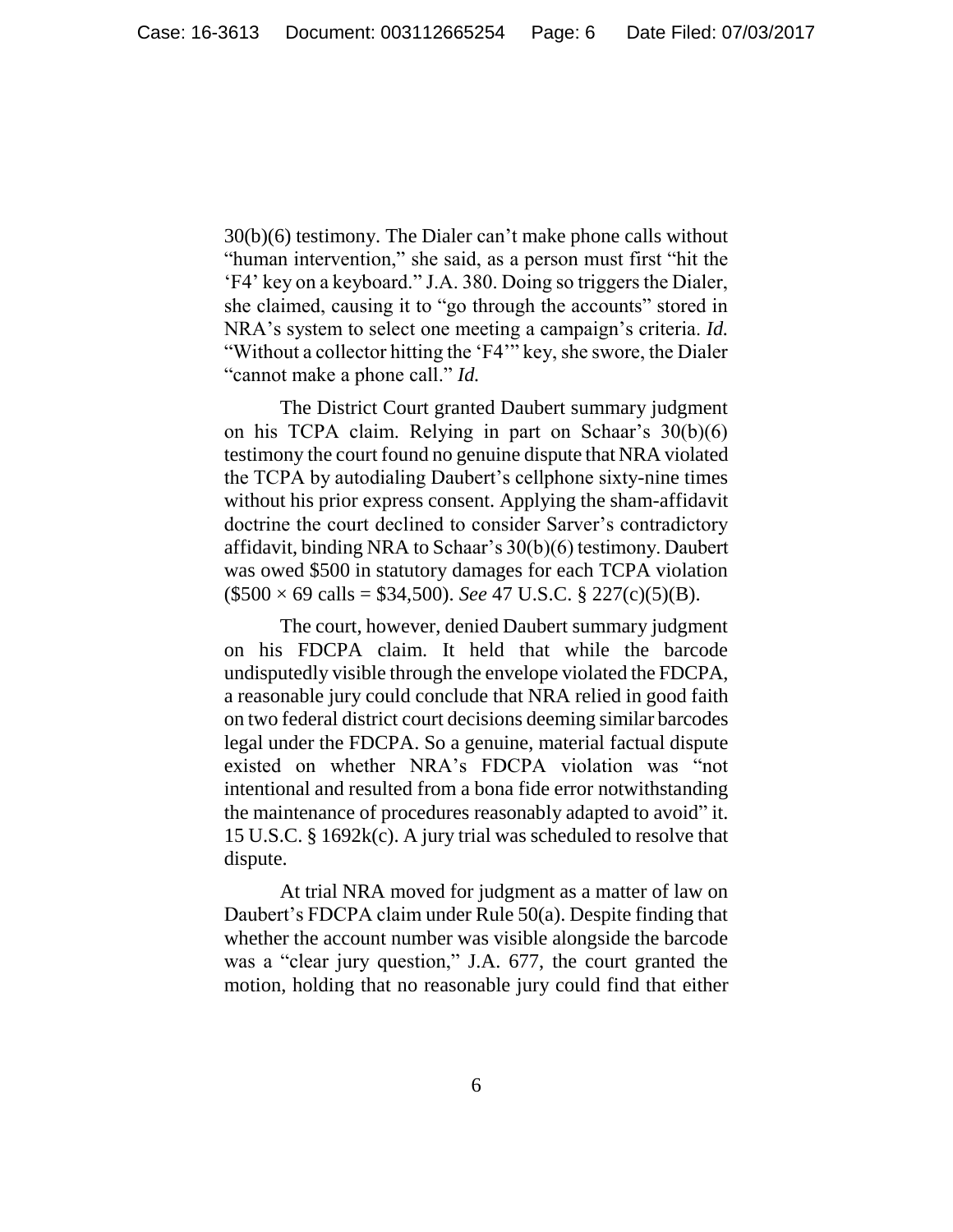alleged FDCPA violation resulted from anything other than an unintentional, bona fide error. With that the court discharged the jury and entered final judgment. These appeals followed.

#### **II**

The District Court had jurisdiction under 28 U.S.C. § 1331. We have it under 28 U.S.C. § 1291.

We review orders granting summary judgment *de novo*. *Steele v. Cicchi*, 855 F.3d 494, 500 (3d Cir. 2017). Summary judgment is warranted if the moving party shows there's "no genuine dispute as to any material fact" and he's "entitled to judgment as a matter of law." Fed. R. Civ. P. 56(a). We view the facts in the light most favorable to the nonmoving party, drawing all inferences in its favor. *Steele*, 855 F.3d at 500.

Though we've yet to say so expressly, we review a district court's decision to exclude materials under the shamaffidavit doctrine for abuse of discretion. *See Hackman v. Valley Fair*, 932 F.2d 239, 241 (3d Cir. 1991) (A court "may" disregard an affidavit under the doctrine.); *cf. EBC, Inc. v. Clark Bldg. Sys., Inc.*, 618 F.3d 253, 267–70 (3d Cir. 2010) (Courts "may, in their discretion, choose to allow contradictory changes" to deposition testimony.). Most courts of appeals do the same. *See Escribano-Reyes v. Prof'l HEPA Certificate Corp.*, 817 F.3d 380, 386 (1st Cir. 2016); *France v. Lucas*, 836 F.3d 612, 622 (6th Cir. 2016); *Cole v. Homier Distrib. Co.*, 599 F.3d 856, 867 (8th Cir. 2010); *Yeager v. Bowlin*, 693 F.3d 1076, 1079 (9th Cir. 2012); *Law Co. v. Mohawk Constr. & Supply Co.*, 577 F.3d 1164, 1169 (10th Cir. 2009); *Telfair v. First Union Mortg. Corp.*, 216 F.3d 1333, 1337, 1342–43 (11th Cir. 2000); *cf. Buie v. Quad/Graphics, Inc.*, 366 F.3d 496, 504 (7th Cir. 2004) ("We review for an abuse of discretion the district court's decision to disregard parts of a plaintiff's affidavit.").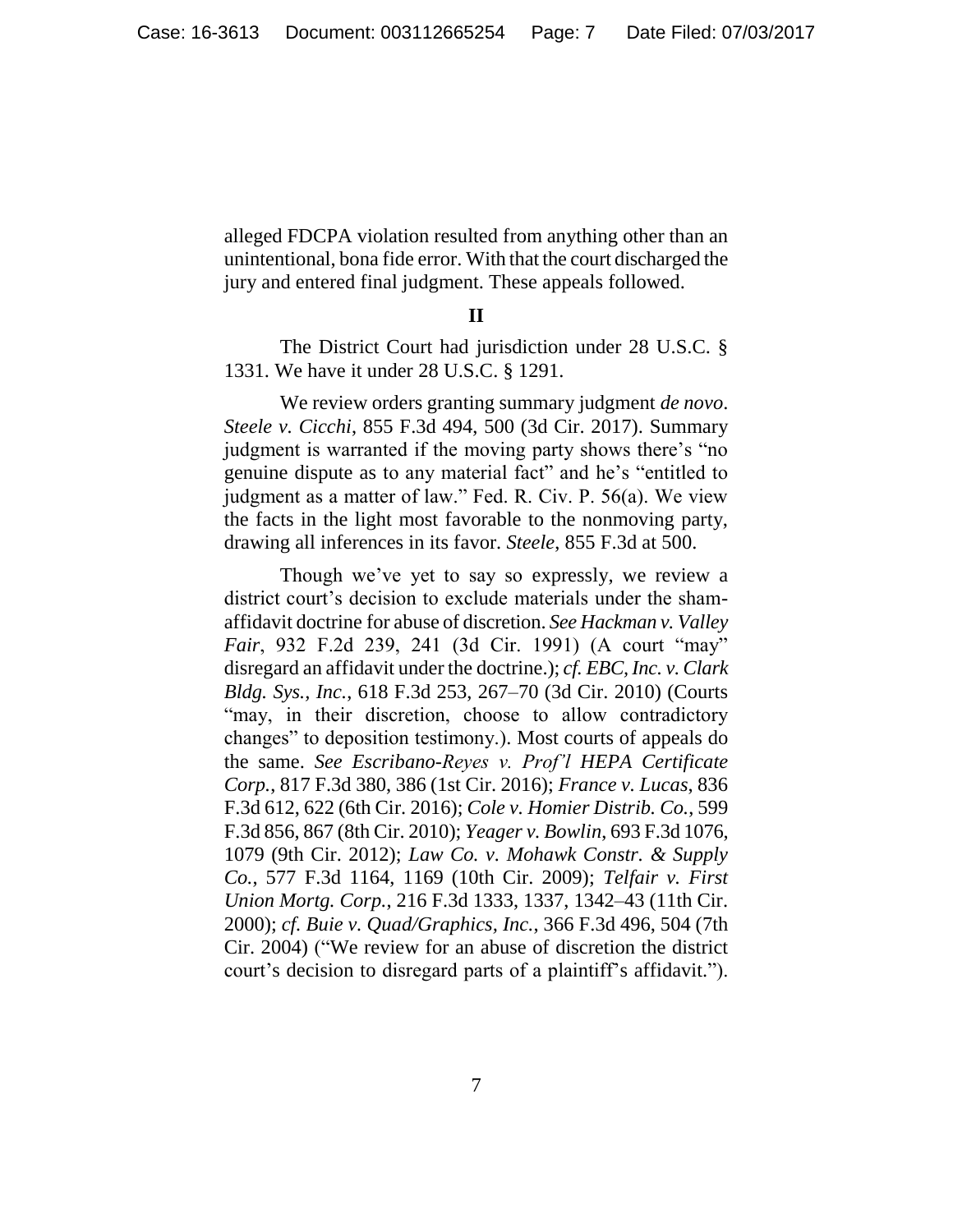*But see Galvin v. Eli Lilly & Co.*, 488 F.3d 1026, 1030 n.\* (D.C. Cir. 2007) (suggesting *de novo* review applies).

## **III**

# **A**

NRA first says the District Court was wrong to grant Daubert summary judgment on his TCPA claim. A reasonable jury, it argues, could find that Daubert gave his "prior express consent" to receive calls about his bill. We disagree.

"Congress passed the TCPA to protect individual consumers from receiving intrusive and unwanted calls." *Gager v. Dell Fin. Servs., LLC*, 727 F.3d 265, 268 (3d Cir. 2013); *see Mims v. Arrow Fin. Servs., LLC*, 565 U.S. 368, 372–73 (2012). To that end the TCPA bars "any person within the United States" from making calls to a phone number assigned to a "cellular telephone service" using an "automatic telephone dialing system." 47 U.S.C.  $\S$  227(b)(1)(A)(iii). Excepted from this proscription are calls made with the "prior express consent of the called party." *Id.* That language is in issue here. Our analysis of the TCPA's scope is guided by the statute's text, the Federal Communications Commission's (FCC's) interpretations of the statute, the statute's purpose, and "our understanding of the concept of consent as it exists in the common law." *Gager*, 727 F.3d at 268.

Starting with the statute's text we note Congress left "prior express consent of the called party" undefined. When a phrase goes undefined in a statute we give it its ordinary meaning. *Doe v. Mercy Catholic Med. Ctr.*, 850 F.3d 545, 556 (3d Cir. 2017). The ordinary meaning of express consent is consent "clearly and unmistakably stated." Black's Law Dictionary 346 (9th ed. 2011); *see Satterfield v. Simon & Schuster, Inc.*, 569 F.3d 946, 955 (9th Cir. 2009).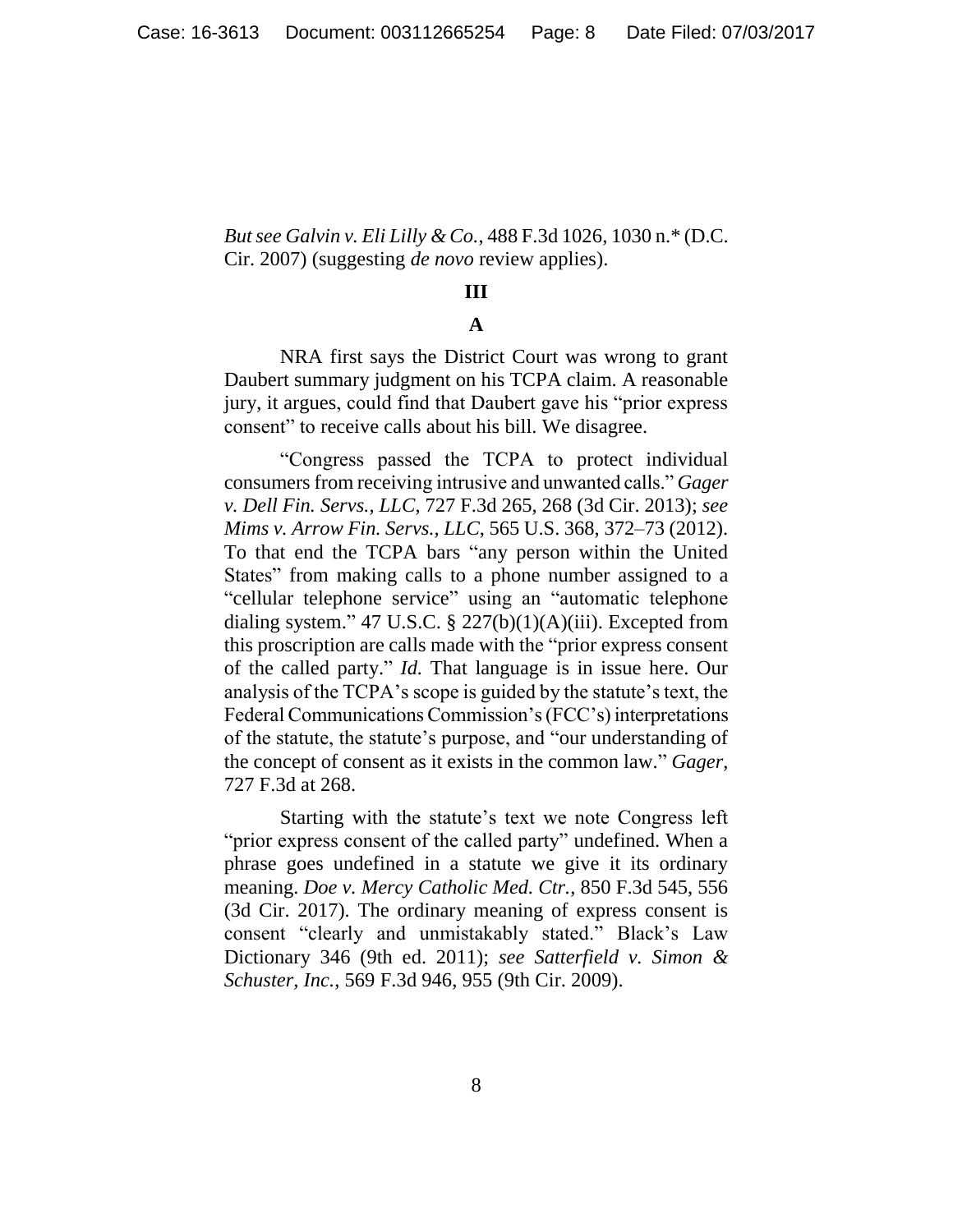We next look to the FCC's rulings interpreting the TCPA. Congress requires the FCC to "prescribe regulations to implement the [TCPA's] requirements." 47 U.S.C. § 227(b)(2). The FCC "may, by rule or order," exempt from §  $227(b)(1)(A)(iii)$  certain calls made to cellphones. *Id.* §  $227(b)(2)(C)$ . It has done so. On the issue of prior express consent the FCC has found that "persons who knowingly release their phone numbers have in effect given their invitation or permission to be called at the number which they have given, absent instructions to the contrary." 7 F.C.C. Rcd. 8752, 8769 (1992). The FCC later added that "autodialed . . . calls to wireless numbers that are provided by the called party to a creditor in connection with an existing debt are permissible as calls made with the 'prior express consent' of the called party." 23 F.C.C. Rcd. 559, 559 (2008) [hereinafter *2008 Ruling*]. In other words, the FCC says, the "provision of a cell phone number to a creditor, e.g., as part of a credit application, reasonably evidences prior express consent by the cell phone subscriber to be contacted at that number regarding the debt" if the number was provided "during the transaction that resulted in the debt owed." *Id.* at 564–65. Further, "[c]alls placed by a third party creditor on behalf of that creditor are treated as if the creditor itself placed the call." *Id.* at 565.

That the cell number wasn't provided directly to the creditor, however, isn't dispositive under the FCC'srulings. The "appropriate analysis turns on whether the called party granted permission or authorization" to be called, "not on whether the creditor received the [cell] number directly." *Mais v. Gulf Coast Collection Bureau, Inc.*, 768 F.3d 1110, 1123 (11th Cir. 2014). So a cellphone subscriber "could provide his number to a creditor" and "grant prior express consent to receive autodialed or prerecorded calls" by "affirmatively giving an intermediary like [a hospital] permission to transfer the number to [his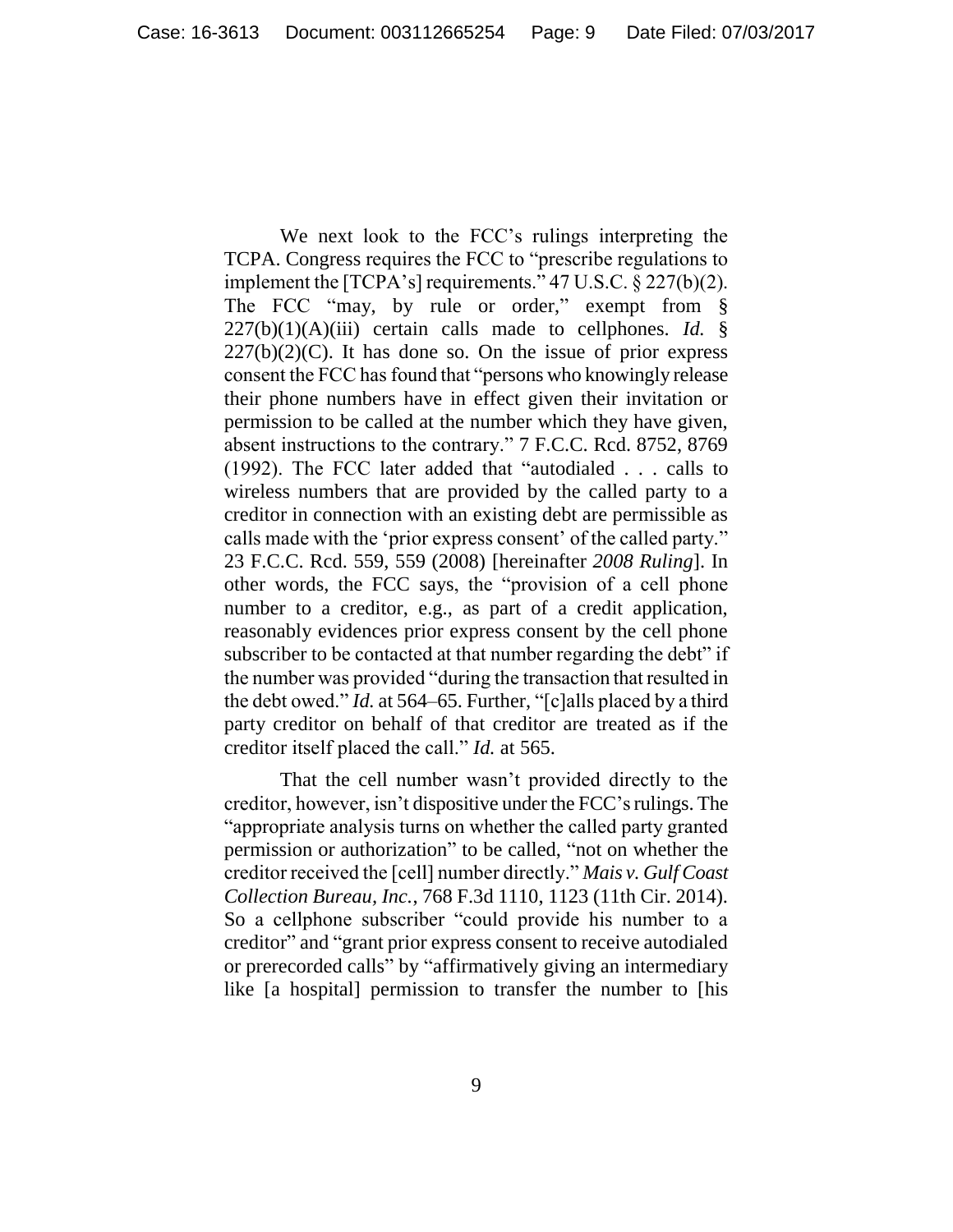creditor] for use in billing." *Id.* at 1124. The FCC's rulings "make no distinction between directly providing one's cell phone number to a creditor and taking steps to *make that number available* through other methods, like consenting to disclose that number to other entities for certain purposes." *Baisden v. Credit Adjustments, Inc.*, 813 F.3d 338, 346 (6th Cir. 2016).

Turning to the TCPA's purpose we reiterate that the statute is remedial in nature and "should be construed to benefit consumers." *Gager*, 727 F.3d at 271; *see Leyse v. Bank of Am. Nat'l Ass'n*, 804 F.3d 316, 327 (3d Cir. 2015).

Finally we reaffirm that Congress "did not intend to depart from the common law understanding of consent." *Gager*, 727 F.3d at 270. The statute doesn't treat the term differently from its common law usage under which the basic premise of consent is that it's "given voluntarily." *Id.* (quoting Black's Law Dictionary 346 (9th ed. 2009)); *accord Osorio v. State Farm Bank, F.S.B.*, 746 F.3d 1242, 1252–53 (11th Cir. 2014).

Applying these principles we agree with the District Court that no reasonable jury could find that Daubert expressly consented to receive calls from NRA about his \$25 debt. As the party claiming Daubert's "prior express consent" NRA would've been required to prove it at trial. *See 2008 Ruling*, 23 F.C.C. Rcd. at 565; *cf. Evankavitch v. Green Tree Servicing, LLC*, 793 F.3d 355, 366 (3d Cir. 2015) (citing *Osorio*, 746 F.3d at 1253). So to carry his burden as the party seeking summary judgment Daubert needed to show the "*absence* of a genuine issue of material fact" on his prior express consent. *Celotex Corp. v. Catrett*, 477 U.S. 317, 323 (1986) (emphasis added); *see* Fed. R. Civ. P. 56(c)(1)(B). This he did.

There's no direct evidence Daubert gave his prior express consent to receive calls to Radiology Associates (his creditor).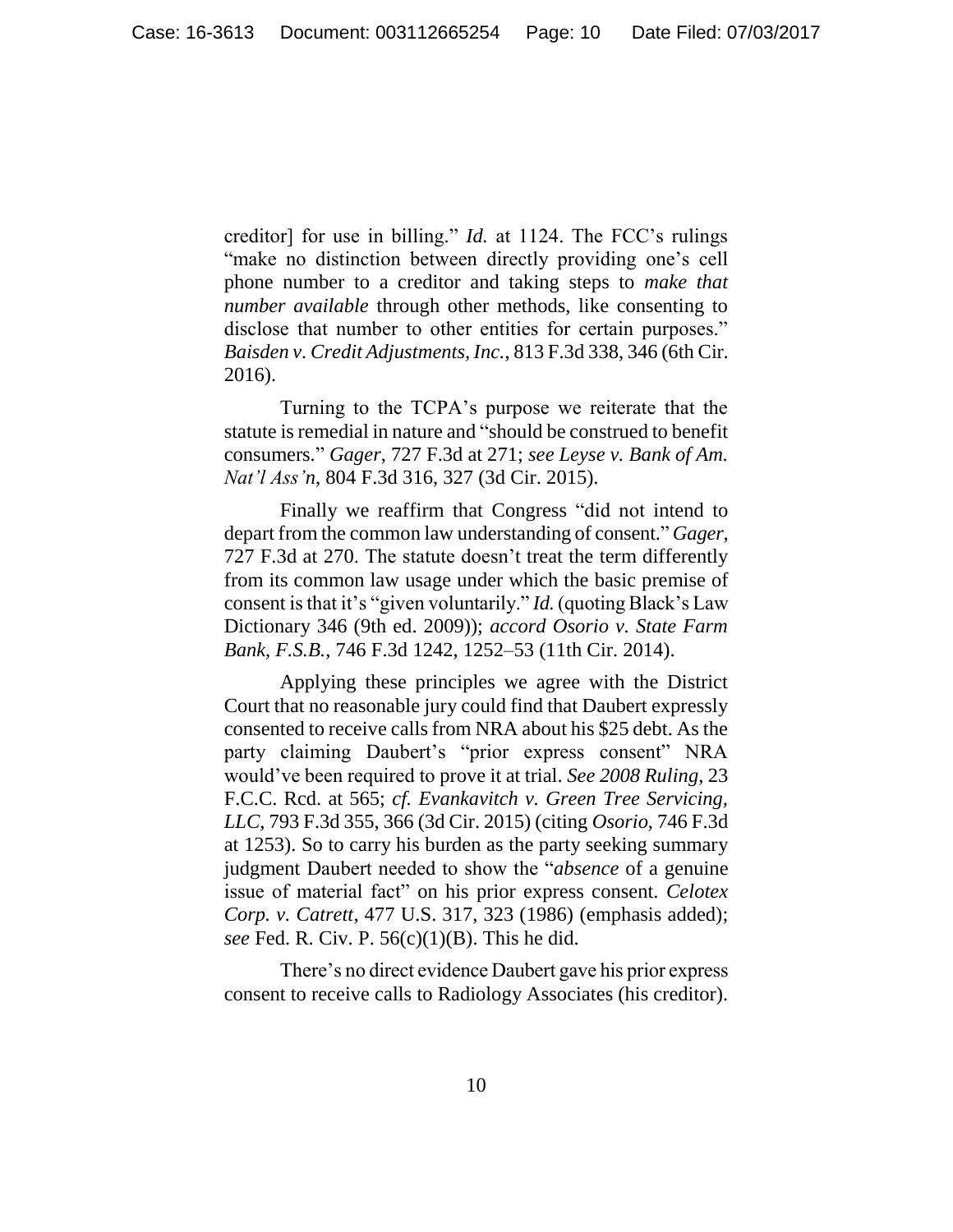The circumstantial evidence suggests, and Daubert concedes it's reasonable to infer, that he gave his cell number to the Hospital (an intermediary associated with his creditor) when he was admitted there. But we agree with the District Court that more is required to show a genuine dispute on prior express consent. *Baisden* and *Mais* persuade us.

The Sixth Circuit found prior express consent where the plaintiffs gave their cell numbers to a hospital-intermediary in signing admittance forms. *Baisden*, 813 F.3d at 340–41. Those forms said, for instance, "I understand" the hospital "may use my health information" for "billing and payment," *id.* at 340 (emphasis removed), and may "release my health information" to "companies who provide billing services" (i.e., creditors), *id.* at 341 (emphasis removed). Similarly the Eleventh Circuit found prior express consent where the plaintiff's wife gave her husband's cell number to a hospital-intermediary in signing admittance forms on his behalf. *Mais*, 768 F.3d at 1113–14. Those forms gave the hospital permission to, for example, "release" his "healthcare information" for the purpose of "payment," *id.*, to "use and disclose" his "health information" to "bill [him] and collect payment," and to "disclose" his "health information" to its "business associate[s]" (i.e., creditors) so they could "bill" him, *id.* at 1114.

Daubert, of course, could've indicated on his Hospital intake form (assuming one exists) that he consented to have his number transferred to Radiology Associates for billing or other purposes. But no evidence of such prior express consent exists in the record. By pointing that out, we hold, Daubert carried his burden as the movant to show the absence of a genuine, material factual dispute on NRA's prior express consent defense. *See Celotex*, 477 U.S. at 323.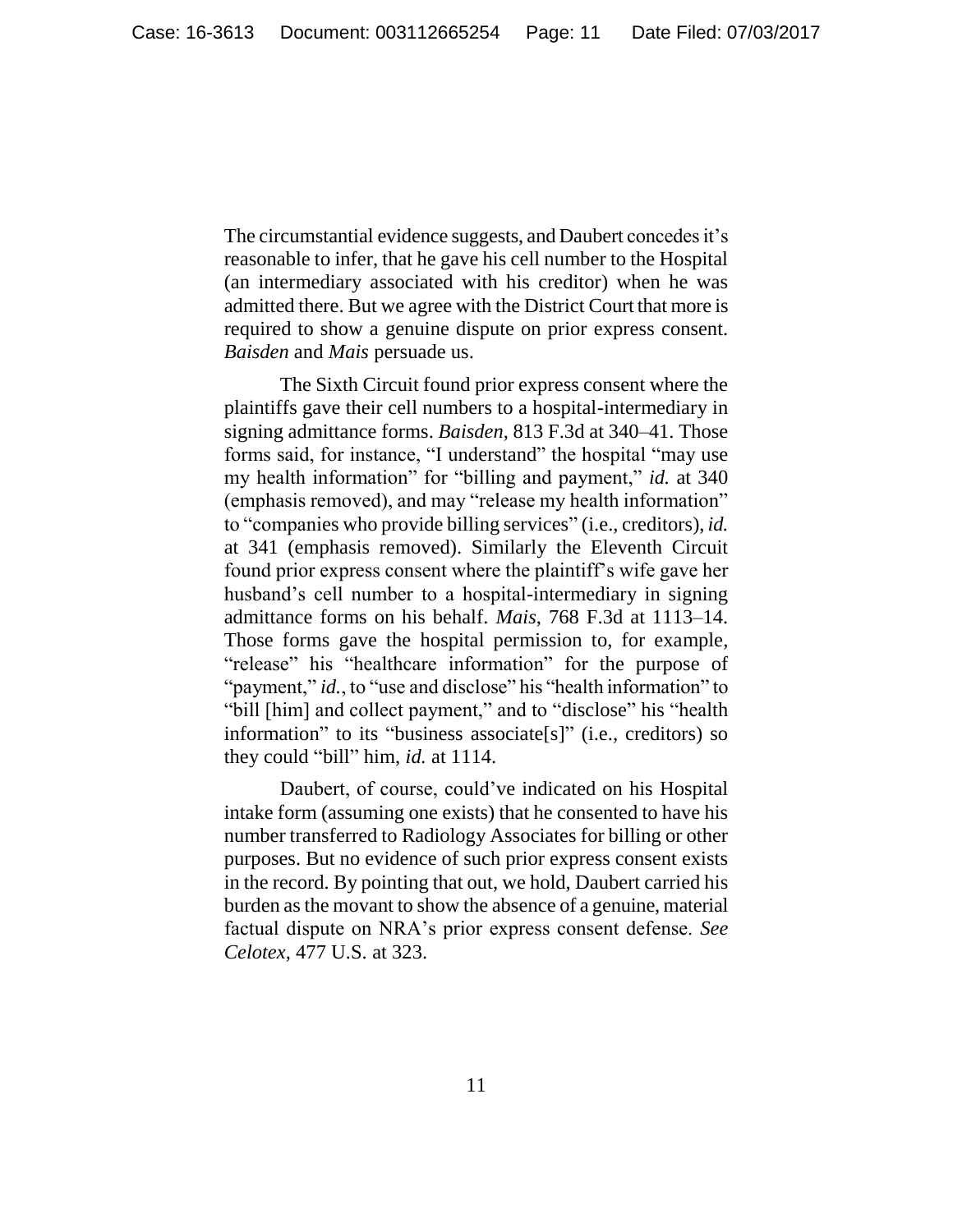The burden thus shifted to NRA as the nonmovant to "go beyond the pleadings and by [its] own affidavits, or by the depositions, answers to interrogatories, and admissions on file, designate specific facts showing that there *is* a genuine issue for trial." *Celotex*, 477 U.S. at 324 (emphasis added; internal quotation marks omitted); *see Matsushita Elec. Indus. Co. v. Zenith Radio Corp.*, 475 U.S. 574, 587 (1986). So NRA is incorrect that the District Court "flipped" the summaryjudgment standard. NRA Br. 18. It didn't. Rule 56 did. And under that rule NRA had to do more than "simply show that there is some metaphysical doubt as to the material facts." *Matsushita*, 475 U.S. at 586. It was "put up or shut up time" for NRA as the nonmovant. *Berckeley Inv. Grp. v. Colkitt*, 455 F.3d 195, 201 (3d Cir. 2006). NRA managed to show only that Daubert maybe provided his cell number to the Hospital, an intermediary associated with Radiology Associates. In light of *Baisden*, *Mais*, and the FCC's rulings, we don't think that's enough. The court rightly held that no reasonable jury could find that Daubert expressly consented to receive calls about his bill from NRA.

### **B**

NRA next says the District Court was wrong to disregard Charlene Sarver's affidavit under the sham-affidavit doctrine. Her written statement, NRA claims, bars summary judgment for Daubert on his TCPA claim because it shows a genuine dispute about whether he was called using an "automatic telephone dialing system." We disagree.

When a nonmovant's affidavit contradicts earlier deposition testimony without a satisfactory or plausible explanation, a district court may disregard it at summary judgment in deciding if a genuine, material factual dispute exists. *See Hackman*, 932 F.2d at 241; *Jiminez v. All Am.*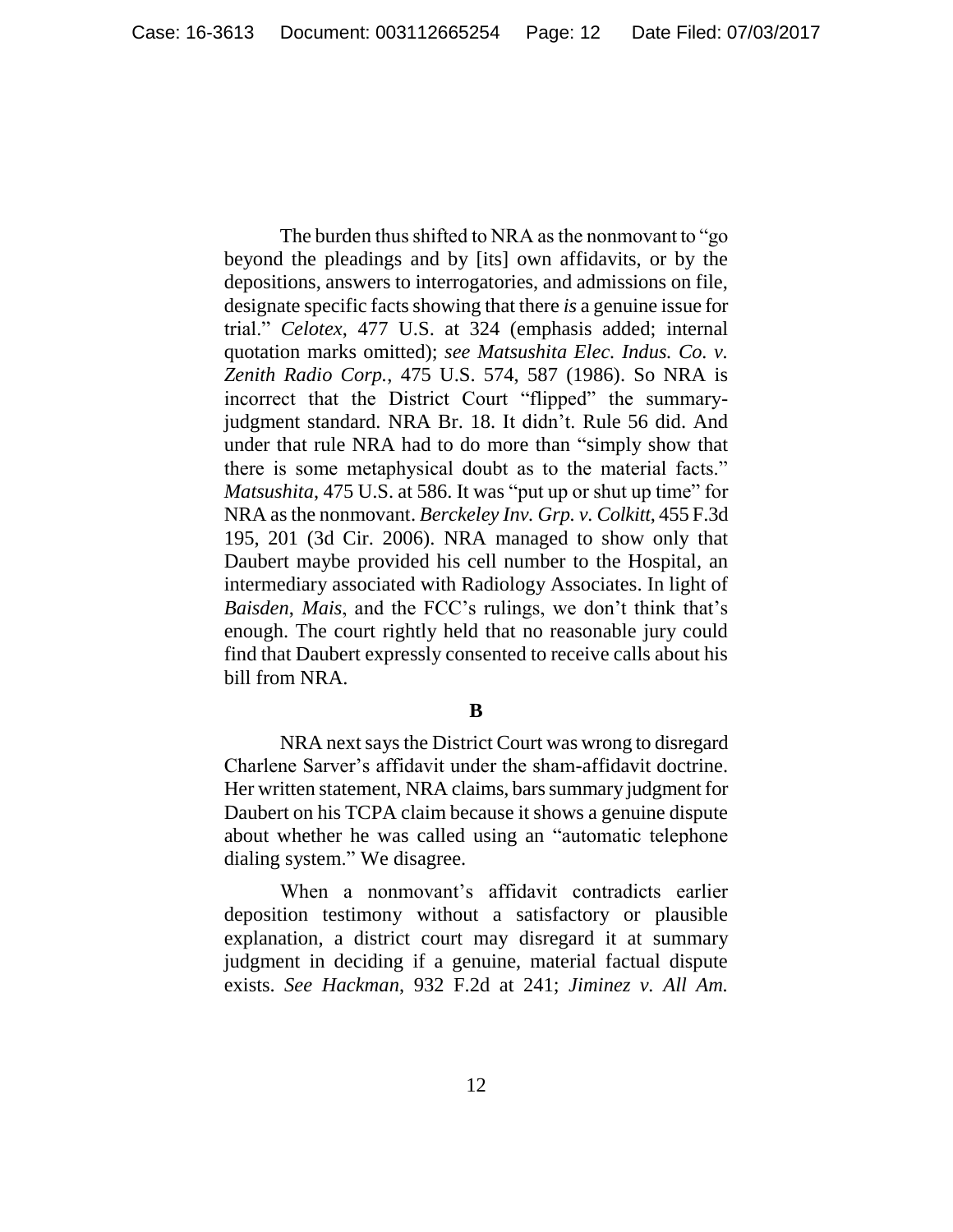*Rathskeller, Inc.*, 503 F.3d 247, 253 (3d Cir. 2007). This is the sham-affidavit doctrine. In applying it we adhere to a "flexible approach," *Jiminez*, 503 F.3d at 254, giving due regard to the "surrounding circumstances," *Baer v. Chase*, 392 F.3d 609, 624 (3d Cir. 2004).

If, for example, the witness shows she was "confused at the earlier deposition or for some other reason misspoke, the subsequent correcting or clarifying affidavit may be sufficient to create a material dispute of fact." *Martin v. Merrell Dow Pharm., Inc.*, 851 F.2d 703, 705 (3d Cir. 1988); *see Jiminez*, 503 F.3d at 254. Same result if there's "independent evidence in the record to bolster an otherwise questionable affidavit." *Baer*, 392 F.3d at 625.

The court may, on the other hand, disregard an affidavit when the "affiant was carefully questioned on the issue, had access to the relevant information at that time, and provided no satisfactory explanation for the later contradiction." *Martin*, 851 F.2d at 706; *see Jiminez*, 503 F.3d at 254. It may similarly disregard an affidavit "entirely unsupported by the record and directly contrary to [other relevant] testimony," *Jiminez*, 503 F.3d at 254, or if it's "clear" the affidavit was offered "solely" to defeat summary judgment, *id.* at 253; *see In re CitX Corp., Inc.*, 448 F.3d 672, 679 (3d Cir. 2006); *Martin*, 851 F.2d at 705.

The District Court, we hold, acted well within its discretion to disregard Sarver's affidavit. Her sworn written statement flatly contradicted Schaar's earlier 30(b)(6) testimony. Schaar testified that the Dialer can make calls without human intervention. Sarver later swore it can't. So NRA had to give the District Court a "satisfactory explanation" for this discrepancy. *Hackman*, 932 F.2d at 241. It didn't.

NRA, for instance, failed to point the District Court to any "independent evidence in the record" corroborating Sarver's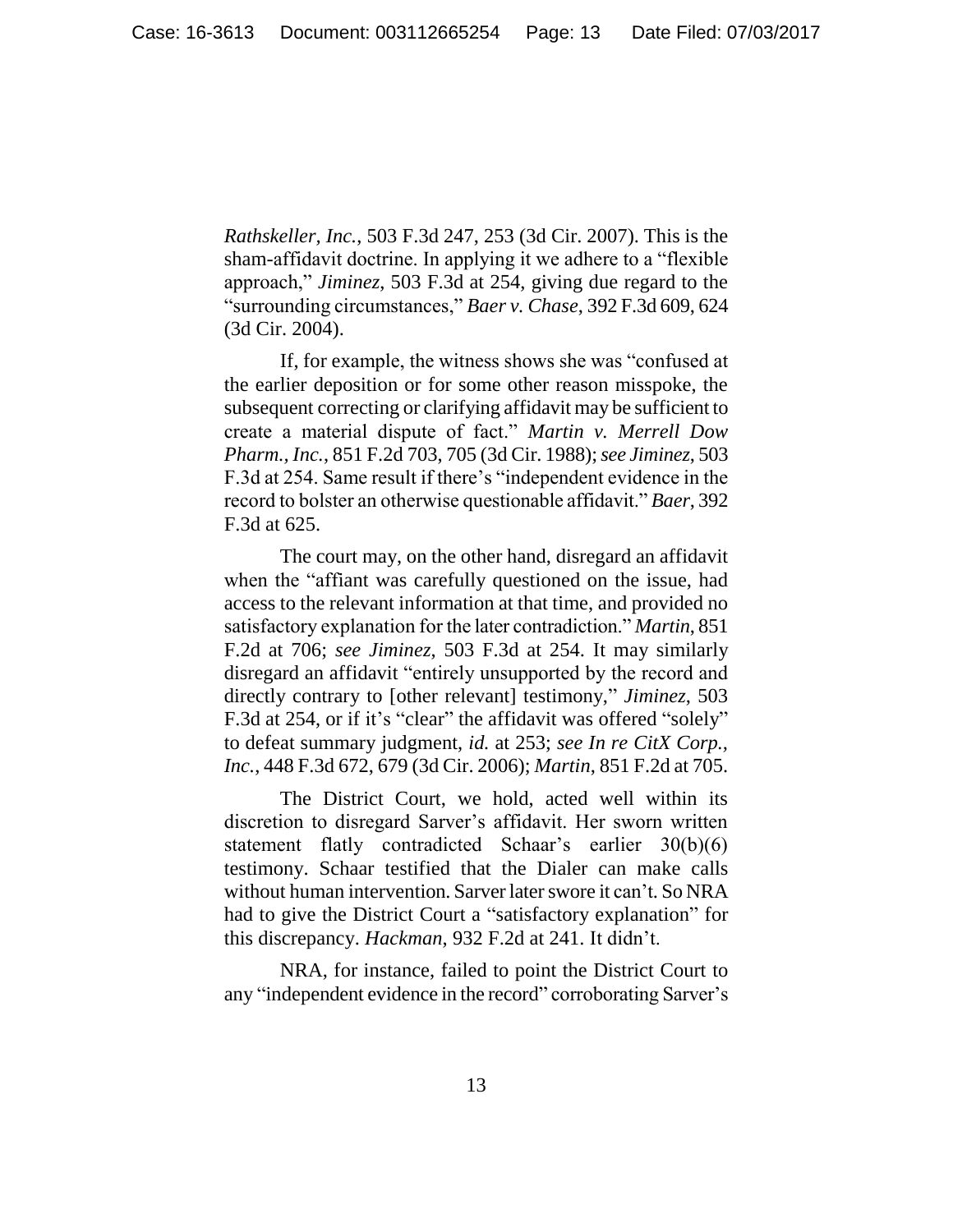affidavit. *Baer*, 392 F.3d at 625. None exists. NRA admitted that much in its brief opposing summary judgment. There it noted that apart from Schaar's 30(b)(6) testimony and Sarver's affidavit, there's "absolutely no mention" of the Dialer "in the factual record." J.A. 360. Why? NRA blamed Daubert: He never asked for the Dialer's "detailed specifications" or "even something as simple as the model number." *Id.* But even if that's true, NRA could've asked for a chance to supplement the record before the District Court ruled on Daubert's summaryjudgment motion. *See* Fed. R. Civ. P. 56(d)(2) ("If a nonmovant shows by affidavit or declaration that, for specified reasons, it cannot present facts essential to justify its opposition," the district court "may allow time to obtain affidavits or declarations or to take discovery."); *Shelton v. Bledsoe*, 775 F.3d 554, 568 (3d Cir. 2015). It didn't. We're left to conclude that no independent record evidence corroborates Sarver's contradictory affidavit.

NRA also made no serious effort to explain to the District Court why it believed Schaar was "'understandably' mistaken, confused, or not in possession of all the facts" about the Dialer during her deposition. *Jiminez*, 503 F.3d at 254. NRA knew Daubert wanted information about, for instance, "[e]ach system" that's an "automatic telephone dialing system" or that can place a call "without any human contemporaneously dialing the telephone number." J.A. 245. NRA had two weeks to pick and prepare a witness to testify on its behalf about these matters. It picked Schaar. She testified she was ready, willing, and able to speak for her company about the topics listed in the 30(b)(6) notice. And she did exactly that. More than once she said the Dialer is automated unless someone answers the call on the other end. So her testimony belies what NRA told the District Court in submitting Sarver's contradictory affidavit: that Schaar had "no technical knowledge about the inner workings of the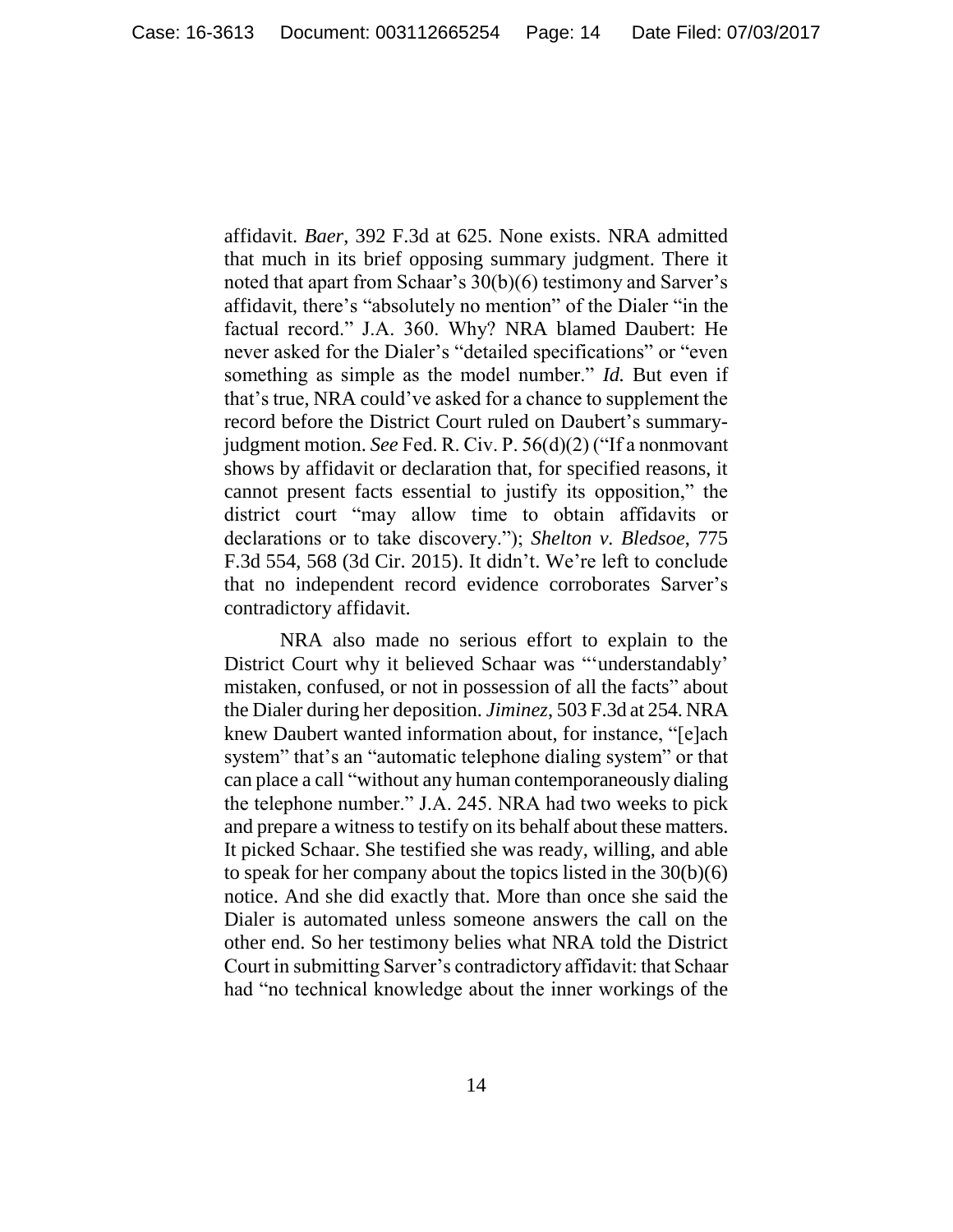phone system," J.A. 356, and "no information at all about the telephone system," J.A. 359. The District Court didn't abuse its discretion by disregarding these explanations.

NRA uses a similar strategy on appeal. It says Schaar "made it abundantly clear" to Daubert's counsel during her deposition that "she was not prepared to discuss the technical aspects of the Mercury Dialer, had no personal information about the Mercury Dialer, and that [Daubert's] counsel was better off speaking with Ms. Sarver about these issues." NRA Third Step Br. 31. But that's not true. Schaar said she "[m]aybe" could've spoken to Sarver who "might" know more about the Dialer than she and that doing so would've taken her "[m]aybe 30 minutes." J.A. 155–56. These contentions, like NRA's contentions to the District Court, don't show that Schaar was understandably mistaken, confused, or not in possession of all the facts. Nor do they show an abuse of discretion.

No satisfactory explanation was offered for Sarver's contradictory affidavit. The District Court didn't abuse its discretion in declining to indulge NRA's attempt to paper over Schaar's damning 30(b)(6) testimony with Sarver's affidavit. NRA raises no other challenges, so we'll affirm summary judgment for Daubert on his TCPA claim. We move to Daubert's cross-appeal.

**C**

Daubert contests the District Court's decision to grant NRA judgment as a matter of law on his FDCPA claim. NRA's bona fide error defense founders, he says, because it's premised on a mistake of law. We agree.

Congress enacted the FDCPA to "eliminate abusive debt collection practices by debt collectors." *Douglass v. Convergent Outsourcing*, 765 F.3d 299, 301 (3d Cir. 2014) (quoting 15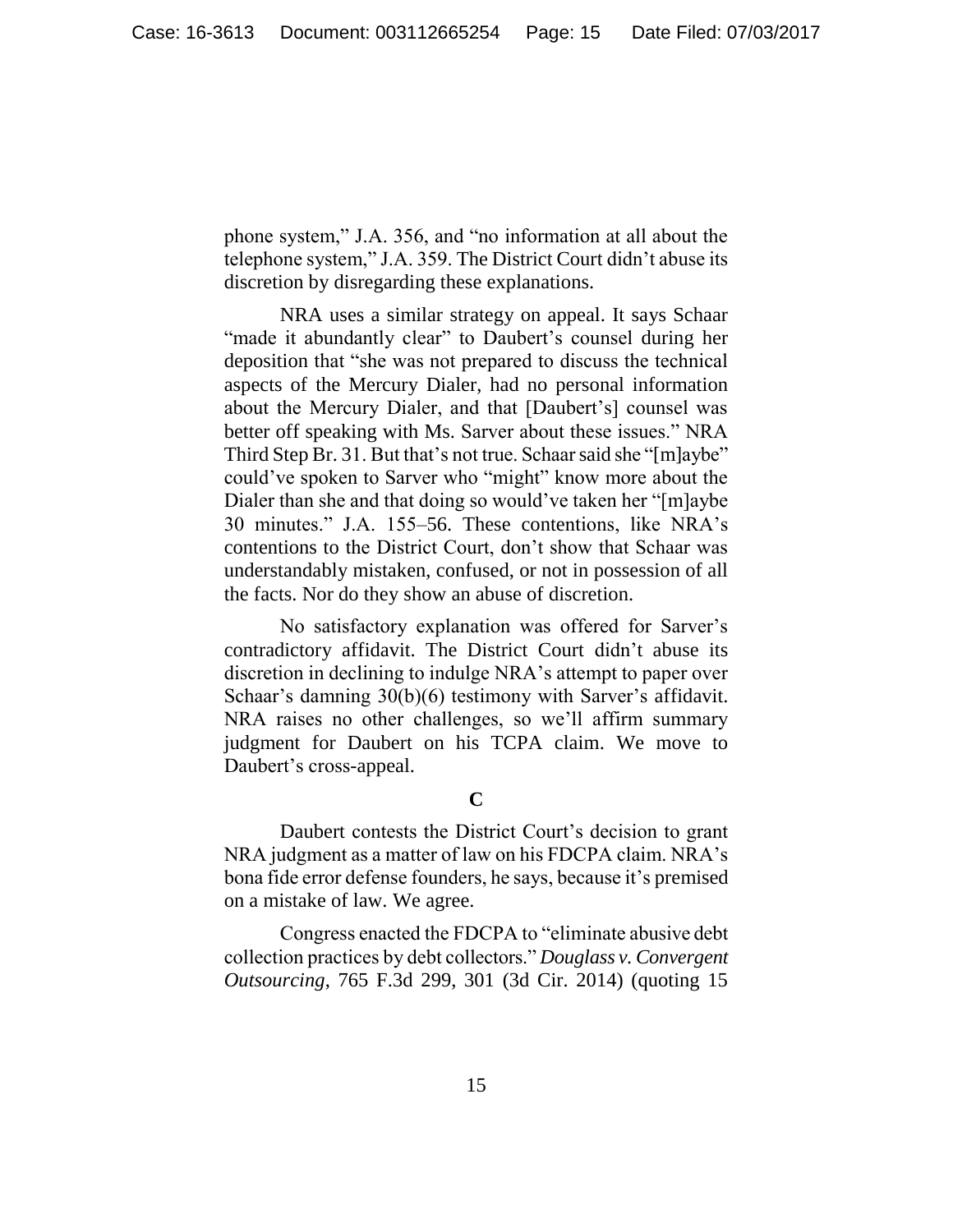U.S.C. § 1692(e)). To further that goal the FDCPA bars debt collectors from using "unfair or unconscionable means" to collect a debt. 15 U.S.C. § 1692f. Subparagraph 8, in issue here, prohibits debt collectors from "[u]sing any language or symbol, other than the debt collector's address, on any envelope when communicating with a consumer by use of the mails or by telegram, except that a debt collector may use his business name if such name does not indicate that he is in the debt collection business." *Id.* § 1692f(8).

We've held that a debt collector violates  $\S$  1692f(8) by sending a collection letter in an envelope that displays the debtor's bare account number. *Douglass*, 765 F.3d at 303. This practice "implicates a core concern animating the FDCPA" the "invasion of privacy" — because an account number is a "core piece of information" pertaining to the debtor's "status as a debtor." *Id.* But we left open whether a debt collector violates § 1692f(8) by displaying a barcode (in *Douglass*, a QR code) on an envelope that, when scanned, reveals the debtor's account number. *Id.* at 301 n.4.

The District Court here answered that open question. It held that NRA's use of a barcode on Daubert's envelope violated § 1692f(8), even if the bare account number itself had not been visible. NRA doesn't challenge that conclusion on appeal, so we don't opine on it. Rather, we focus on *the defense* NRA invoked to avoid liability for the FDCPA violation the District Court found. That defense is called the bona fide error defense. It says a debt collector can escape liability under the FDCPA by proving that its statutory violation was "not intentional and resulted from a bona fide error notwithstanding the maintenance of procedures reasonably adapted to avoid any such error." 15 U.S.C. § 1692k(c). But the defense doesn't apply if the violation resulted "from a debt collector's mistaken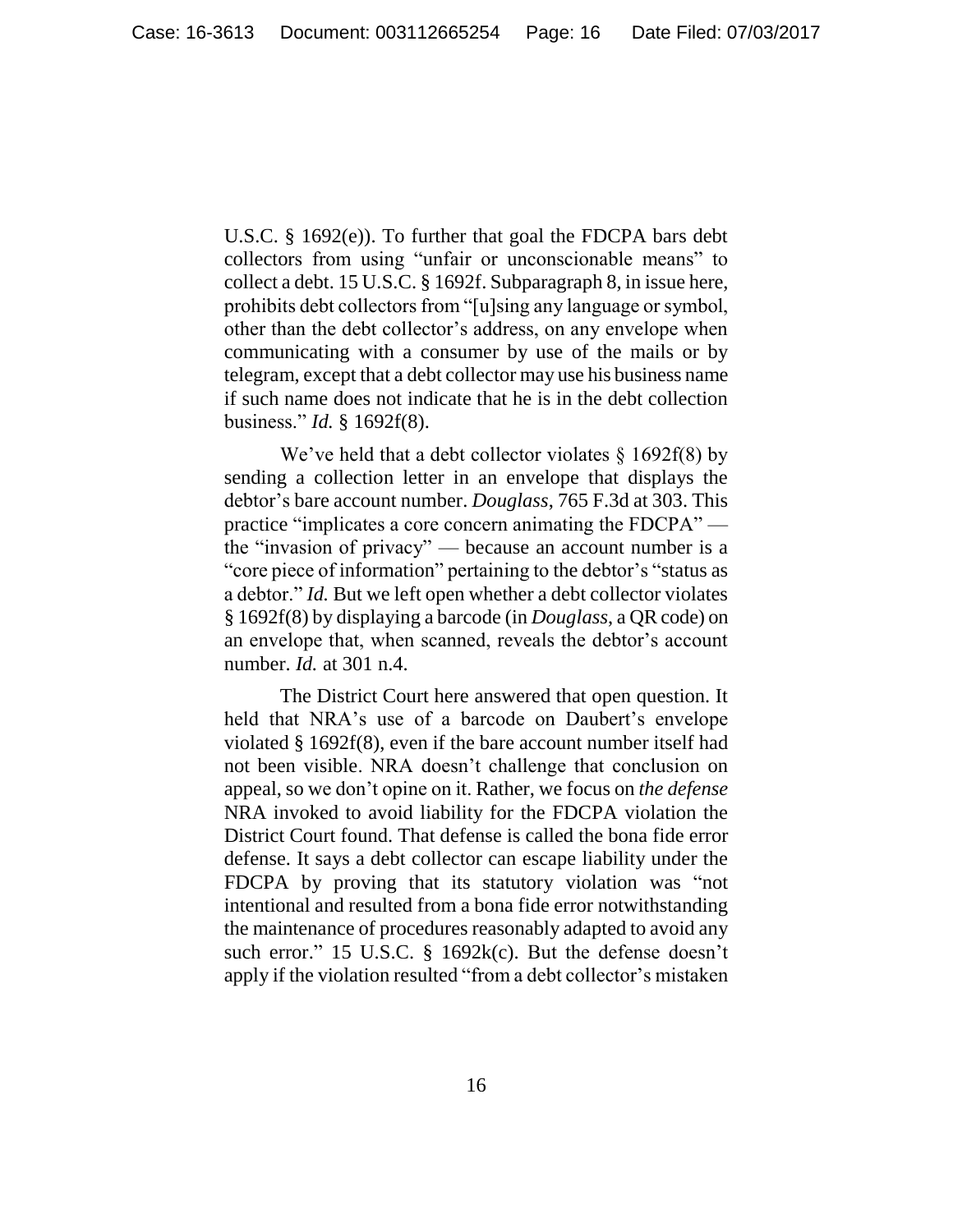interpretation of the legal requirements of the FDCPA." *Jerman v. Carlisle, McNellie, Rini, Kramer & Ulrich LPA*, 559 U.S. 573, 577 (2010). In other words, a mistake of law isn't a bona fide error.

The District Court here said *Jerman* doesn't apply. When NRA used the (assumedly) offending barcode, the court reasoned, it did so in good-faith reliance on two federal district court decisions holding that barcodes don't violate § 1692f(8): *Waldron v. Professional Medical Management*, 2013 WL 978933, at \*3 (E.D. Pa. Mar. 13, 2013), and the district court's decision in *Douglass*, 963 F. Supp. 2d 440, 446–47 (E.D. Pa. 2013), *vacated on other grounds*, 765 F.3d 299. The *Douglass* district court had further held that even a visible account number doesn't violate § 1692f(8). 963 F. Supp. 2d at 446. So, the District Court held, NRA's violation was an unintentional, bona fide error. We don't think it was.

NRA's defense is substantially similar to the defense the debt collector pressed in *Jerman*. There a law firm filed a foreclosure action against a homeowner in state court and attached to the complaint a notice saying that unless the homeowner disputed the debt in writing it would be presumed valid. 559 U.S. at 578–79. The homeowner sued under the FDCPA, saying the statute doesn't require a written dispute. *Id.* at 579  $\&$  n.1. Ruling on the law firm's motion to dismiss, the district court recognized that no Sixth Circuit precedential opinion had addressed the issue at hand and that other circuit and district courts had reached different conclusions. 464 F. Supp. 2d 720, 722–25 (N.D. Ohio 2006); *see* 559 U.S. at 579 (noting that the district court acknowledged a "division of authority on the question"). So the district court followed the majority view that the statute doesn't require a written dispute and held that the homeowner adequately pleaded a FDCPA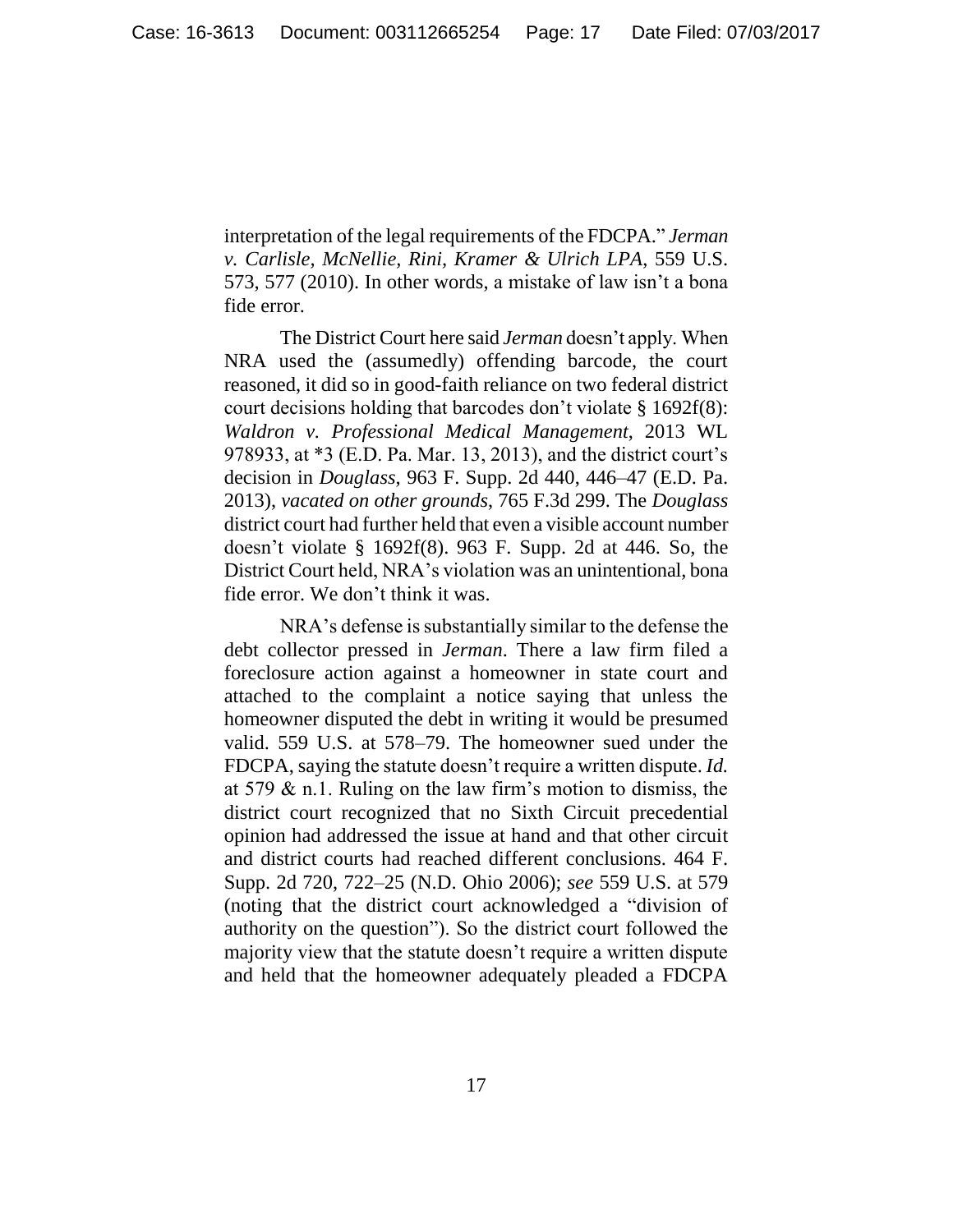violation. 464 F. Supp. 2d at 725. But after discovery the district court granted the law firm summary judgment, ruling that any FDCPA violation resulted from an unintentional, bona fide error. 502 F. Supp. 2d 686, 693–97 (N.D. Ohio 2007). The law firm, the court said, relied in "good faith" on persuasive authority from other circuit and district courts deeming its conduct legal. *Id.* at 695–96. The Sixth Circuit affirmed, saying the defense applies to "bona fide errors of law." 538 F.3d 469, 476 (6th Cir. 2008).

The Supreme Court disagreed. The bona fide error defense, it held, doesn't apply to FDCPA violations "resulting from a debt collector's mistaken interpretation of the legal requirements of the FDCPA." 559 U.S. at 577. FDCPA violations forgivable under § 1692k(c) must result from "clerical or factual mistakes," not mistakes of law. *Id.* at 587. The Court drew support from  $\S 1692k(c)$ 's language that a debt collector must maintain "procedures reasonably adapted to avoid" errors. Procedures, the Court said, are "processes that have mechanical or other such regular orderly steps" designed to "avoid errors like clerical or factual mistakes," and "legal reasoning is not a mechanical or strictly linear process" amenable to such procedures. *Id.* at 587 (internal quotation marks omitted).

*Jerman* controls. Like the underlying legal issue in *Jerman* the legal issue here — whether bare account numbers or barcodes violate § 1692f(8) — was unsettled by any relevant binding authority. The Supreme Court has never addressed it. Before *Douglass* we hadn't either, and even there we set aside the issue of barcodes. 765 F.3d at 301 n.4. So without binding authority NRA did precisely what the law firm did in *Jerman*: It relied on persuasive authority (here, two district court decisions) holding that account numbers or barcodes don't violate the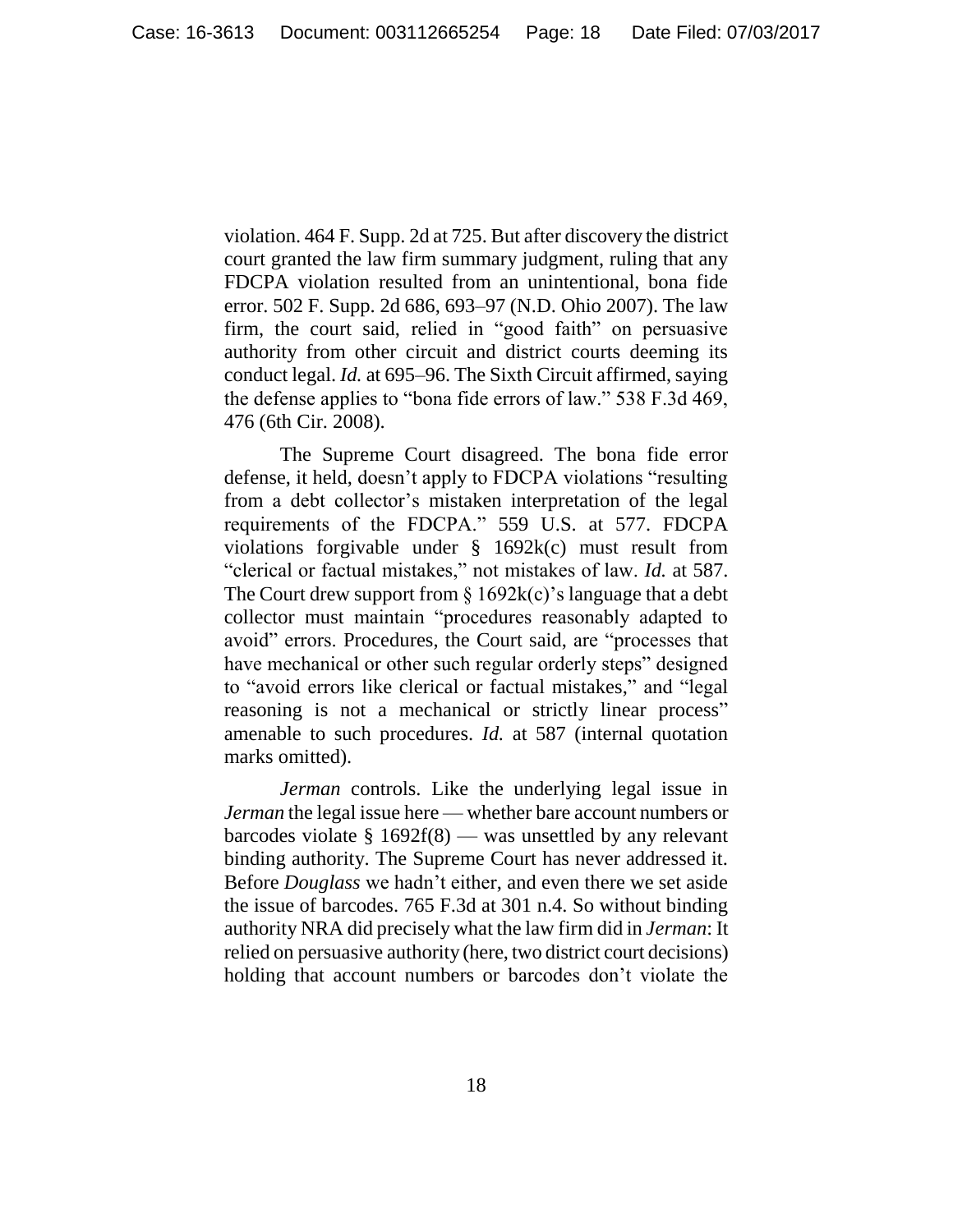FDCPA. *Jerman* makes plain that the bona fide error defense doesn't apply in that circumstance. Where an issue of law under the FDCPA is unsettled by the Supreme Court or a precedential decision of the relevant court of appeals, debt collectors can't escape a district court's finding of FDCPA liability under the bona fide error defense by pointing to the persuasive authority they relied on at the time to justify their conduct. We leave for another day whether the defense "protects a debt collector from liability for engaging in conduct that was expressly permitted under the controlling law in effect at the time, but that is later prohibited after a retroactive change of law." *Oliva v. Blatt, Hasenmiller, Leibsker & Moore, LLC*, 825 F.3d 788, 789 (7th Cir. 2016), *reh'g en banc granted* (Aug. 23, 2016). That's not this case.

The district court decisions NRA relied on haven't been abrogated with regard to the legality of barcodes under the FDCPA. But a district court's decision, whether published in a reporter or not, binds only the parties in *that* case and "no judge in any other case." *Gould v. Bowyer*, 11 F.3d 82, 84 (7th Cir. 1993). "A decision of a federal district court judge is not binding precedent in either a different judicial district, the same judicial district, or even upon the same [district] judge in a different case." *Camreta v. Greene*, 563 U.S. 692, 709 n.7 (2011) (citation omitted). "[T]here is no such thing as 'the law of the district'" and "*stare decisis* does not compel one district court judge to follow the decision of another." *Threadgill v. Armstrong World Indus., Inc.*, 928 F.2d 1366, 1371 (3d Cir. 1991) (internal quotation marks and citation omitted).

NRA's (assumedly) mistaken interpretation of the law is inexcusable under the FDCPA's bona fide error defense irrespective of how many district court decisions supported it at the time. The District Court's unchallenged finding that NRA